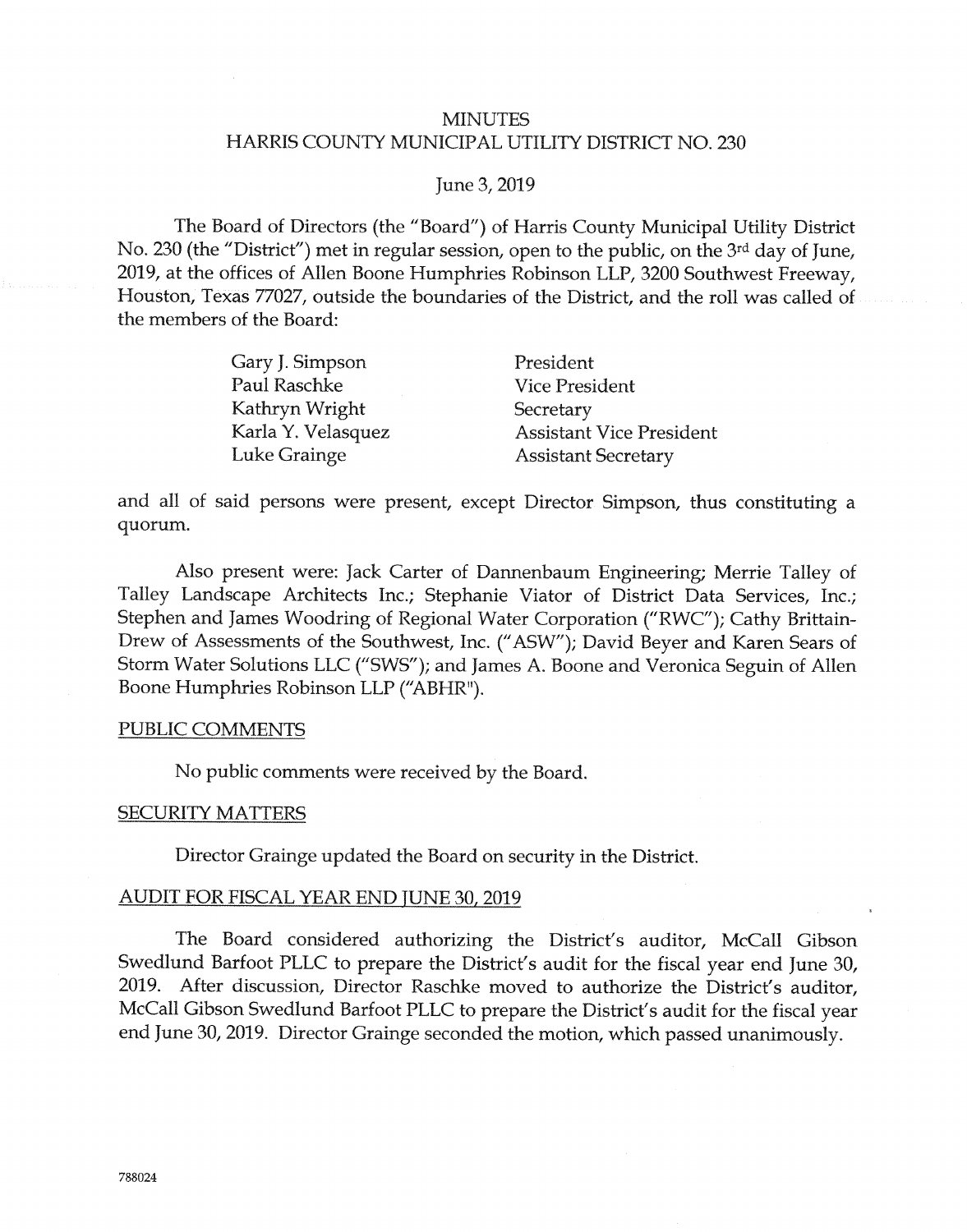# FINANCIAL AND BOOKKEEPING MATTERS

Ms. Viator presented the bookkeeper's report, including the checks presented for payment, a year-to-date budget comparison, and investment report.

Ms. Viator presented and reviewed a draft budget for the fiscal year end June 30, 2020, a copy of which is attached to the bookkeeper's report. Discussion ensued regarding potential future stormwater management maintenance projects in the District. Ms. Talley noted the removal of the expense line item for Mandolin Park permanent power. Mr. Stephen Woodring discussed projects which are included in the increase in the water maintenance and repair line item.

After review and discussion, Director Velasquez moved to (1) approve the presented bookkeeper's report, including the checks presented for payment; and (2) adopt the budget for the fiscal year end June 30, 2020, as presented. Director Wright seconded the motion, which carried unanimously.

# TRAVEL REIMBURSEMENT GUIDELINES AND DIRECTOR EXPENSES FOR ASSOCIATION OF WATER BOARD DIRECTORS SUMMER CONFERENCE

Ms. Seguin presented and reviewed with the Board the District's Travel Reimbursement Guidelines (the "Guidelines") and noted that the Guidelines summarize the District's reimbursement policy. The Board then discussed the maximum number of fees of office, meals and hotel accommodations for the Association of Water Board Directors summer conference. Following discussion, Director Grainge moved to authorize: (1) up to three nights of hotel accommodations; (2) up to four days for fees of office; and (3) up to \$75 per day for meals and any necessary tips. Director Wright seconded the motion, which passed unanimously.

# TAX ASSESSMENT AND COLLECTION MATTERS AND DELINQUENT TAX **COLLECTIONS**

Ms. Brittain-Drew presented and reviewed the District's monthly tax report, including the delinquent tax list, the monthly collateral report, and the checks presented for payment, a copy of which is attached. Following review and discussion, Director Raschke moved to approve the tax report, including payment of the presented checks. Director Wright seconded the motion, which passed by unanimous vote.

Ms. Brittain-Drew presented and reviewed a Preliminary Report of Appraised and Taxable Value from Harris County, a copy of which is attached to the tax assessor/collector's report.

 $-2-$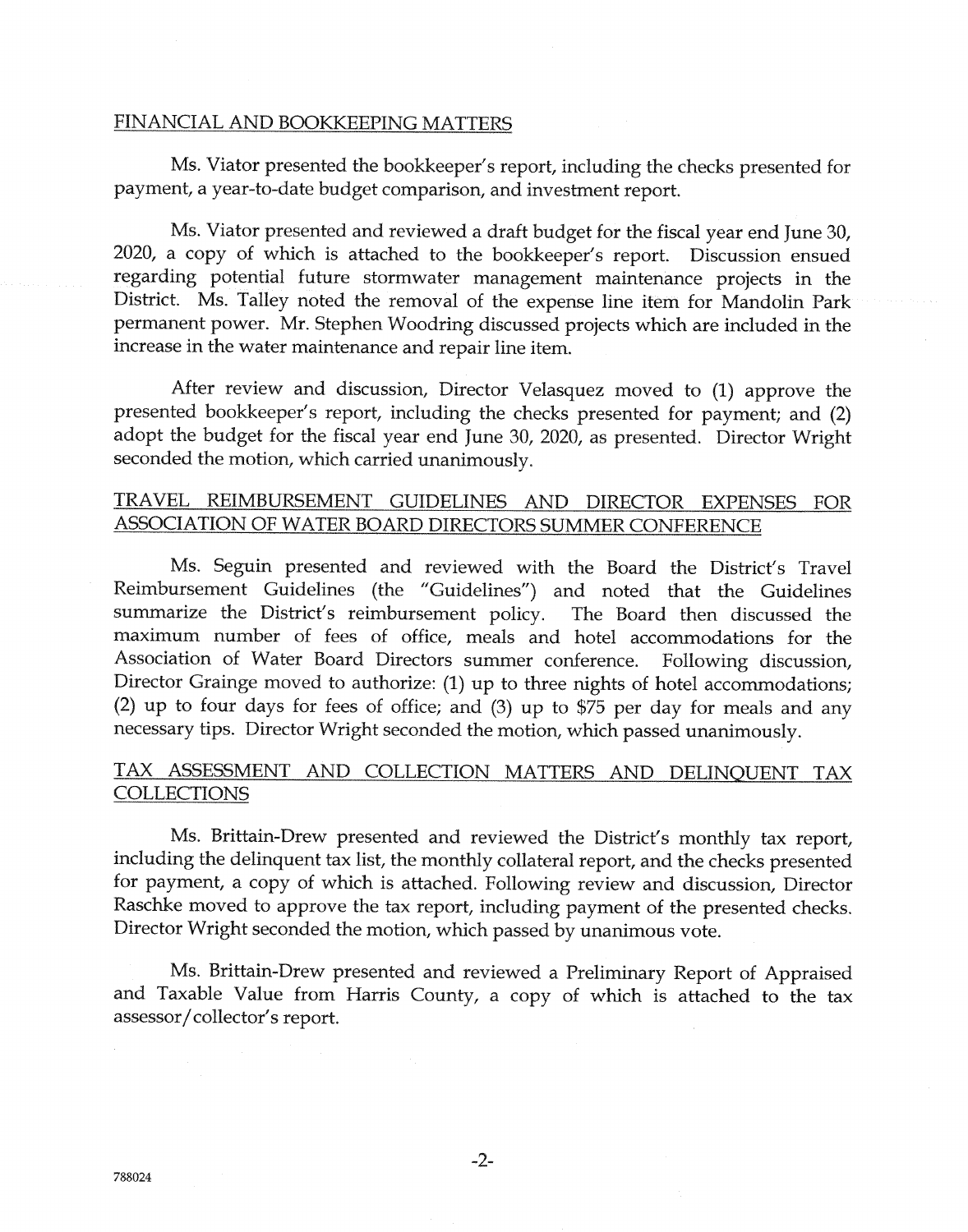## DELINQUENT TAX ATTORNEY

Ms. Seguin stated that final delinquent statements will be sent to all outstanding tax account holders and that as of July 1, 2019, the delinquent accounts will be subject to a 20% penalty and will be turned over to the District's delinquent tax attorney, Perdue, Brandon, Fielder, Collins & Mott, L.L.P., for collection. After discussion, Director Wright moved to authorize the District's delinquent tax attorney to pursue collection of delinquent taxes on July 1, 2019. Director Grainge seconded the motion, which passed unanimously.

#### **OPERATING MATTERS**

Mr. James Woodring presented and reviewed the monthly operator's report, a copy o{ which is attached. He discussed with the Board the monthly water production and sewer treatment cost averages and on the District's use of reclaimed water noting the District has saved \$890,182.80 in pumpage fees as of April 30, 2Q19, by using reclaimed water for eligibie projects and lake refilling.

Mr. James Woodring reported that the District's water accountability for the monthly reporting period was 93.70%.

Mr. James Woodring presented and reviewed the District's 2018 Water Quality Report, a copy o{ which is attached, and requested authorization to file the Report with the Texas Commission on Environmental Quality and send a link to a website where each customer could access the information. Mr. Stephen Woodring noted the Report will be available for District resident's to access electronically.

Mr. James Woodring presented and reviewed the District's Spring 2019 Fire Hydrant Survey, a copy of whirh is attached to the operator's report.

Mr. James Woodring discussed a leaking homeowner's association irrigation meter and noted a letter has been sent to the homewoner's association regarding the meter and that the meter has been turned off.

After review and discussion, Director Wright moved to (1) approve the operator's report; and (2) authorize the filing of the 2018 Water Quality Report be filed and distributed to District residents, as appropriate. Director Velasquez seconded the motion, which passed unanimously

## TERMINATION OF UTILITY SERVICE

Mr. james Woodring presented a list of delinquent customers, and reported the residents on the termination list were delinquent in payment of their water and sewer bills and were given written notification, in accordance with the District's Rate Order, prior to the meeting of the opportunity to appear before the Board of Directors to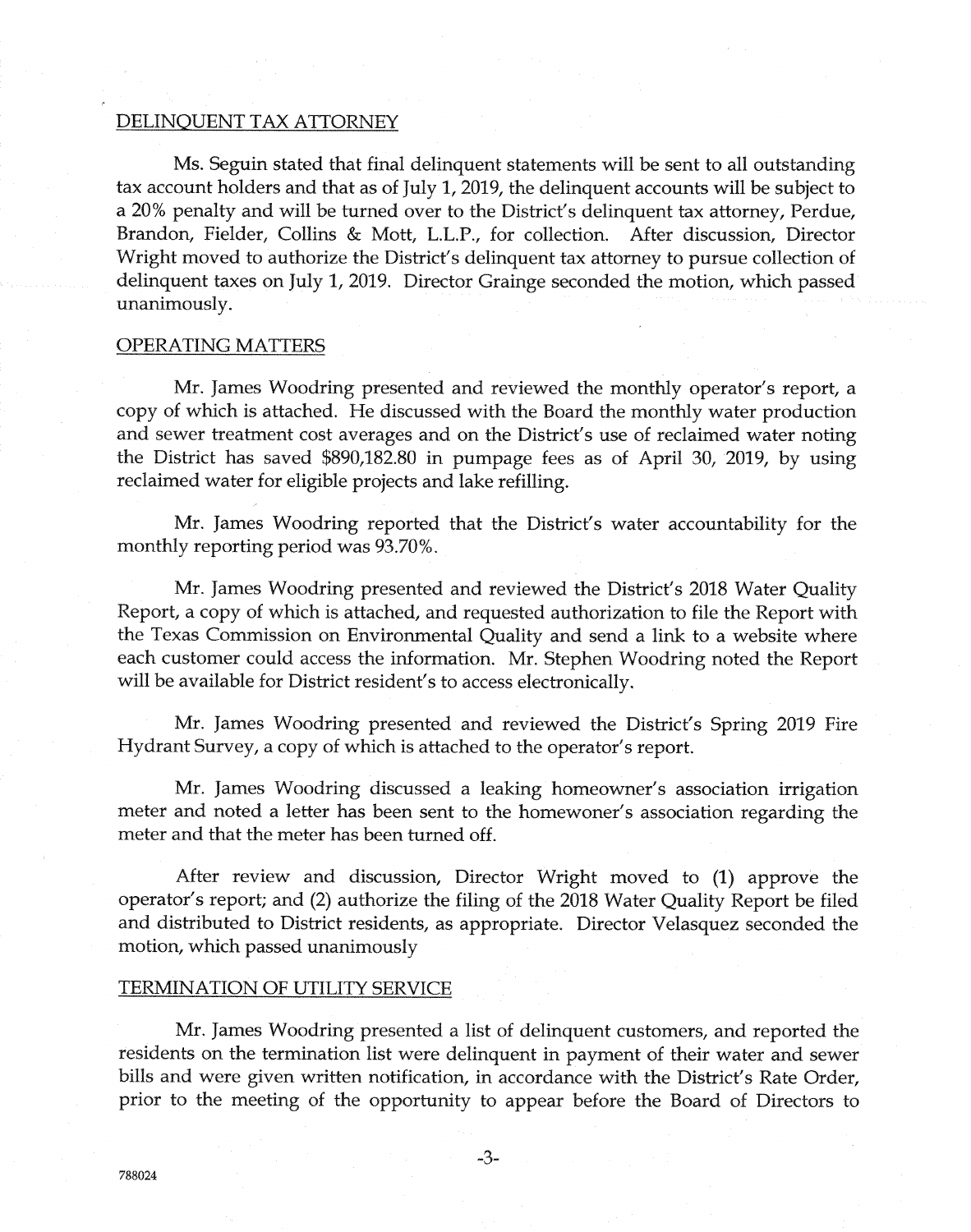explain, contest, or correct their bills and to show why utility services should not be terminated for reason o{ non-payment. Follawing review and discussion, Director Wright moved to authorize termination of delinquent accounts, in accordance with the District's Rate Order, and direct that the delinquent customer list be filed appropriately and retained in the District's of{iciai records. The motion was seconded by Director Velasquez and passed by unanimous vote.

#### PARKS AND RECREATIONAL FACILITIES

Ms. Talley presented and reviewed the monthly landscape maintenance report, a copy af which is attached, including infcrmation on general park conditions, landscape maintenance, and the park facilities. She stated the monthly invoice from Key-Scape maintenance is \$12,883.90.

Ms. Talley stated Sustainable Growth of Texas's monthly invoice totaled \$3,000.

Ms. Talley stated the monthly invoice from Lake Pros is \$1,049.95, including \$349.95 for additional surge protection installation.

Ms. Talley stated the monthly invoice from A All Animal Control is \$150.00. Discussion ensued regarding nutria trapping in the District.

Ms. Talley updated the Board on the status of the installation of the replacement park furnishings from Kraftsman, which the Board approved last month.

Ms. Talley presented and reviewed a memorandum regarding the Chasewood Technology Park Pond (the "Pond") repair and maintenance, a copy of which is attached. She then presented a video presentation on park maintenance and repairs in the District. Ms. Talley stated SWS's proposal for repairing the erosion in the Pond and re-establishing grass at the Pond is approximately \$27,000. She stated Sustainable Growth of Texas's proposal for treating the Pond and applying grass application is approximately \$10,000. Ms. Talley noted daily watering would cost approximately \$1,450. Mr. Beyer stated SWS cost for mowing and overseeding of the Pond would be \$9,400. Ms. Talley stated the total budget allocation for the Pond repair and rehabilitation project would be  $$37,000$  with an additional contingency of  $$12,825$  for 9 grass treatment applications. Mr. Beyer recommended this work not occur until the Fall of 2019. After discussion, the Board directed the bookkeeper to include an expense line item for the Pond repairs, as discussed, to the previously adopted budget for the fiscal year end June  $30$ ,  $2020$ .

Director Grainge and Ms. Talley discussed the plan to remediate algae blooms in the District's ponds.

After review and discussion, and based on the landscape architect's recommendation, Director Wright moved to approve the landscape maintenance report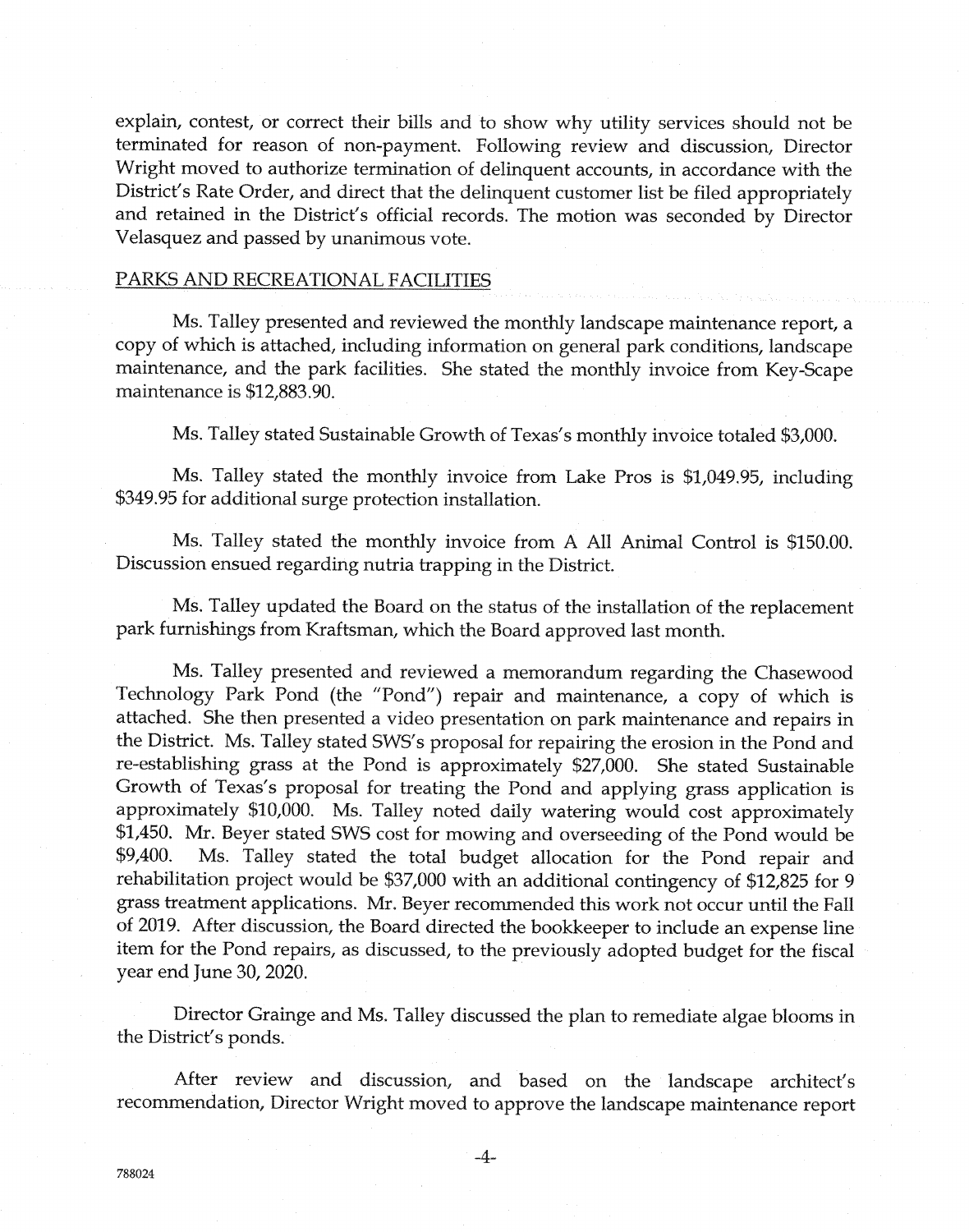and payrnent of the monthly maintenance invoices. Director Raschke seconded the motion, which passed unanimously.

### STORMWATER DETENTION POND MAINTENANCE AND REPAIR

Ms. Sears presented and reviewed a stormwater and detention pond maintenance report, a copy of which is attached.

Ms. Sears stated SWS is preparing a proposal to vactor out the storm water quality feature at the Lakes at Cypresswood Apartments. Mr. Beyer noted this work needs to be completed before the District's permit for this feature renews in August, 2019.

Ms. Sears noted possible storm manhole infiltration and certain depression north of the Fond.

Ms. Sears presented and reviewed a proposal from SWS in the amount of \$36,540 for replacement of a portion of the outfall pipe at the Pond, a copy of which is attached to the maintenance report. The Board concurred to table action on the proposal until SWS has further investigated the necessary repairs at the storm manhole infiltration and depression north of the Pond.

#### **ENGINEERING MATTERS**

Mr. Carter presented and reviewed an engineers' report, a copy of which is attached.

#### ANNEXATION MATTERS

Mr. Carter updated the Board on the status of the District's 4.9-acre annexation.

#### **MINUTES**

The Board considered approving the minutes of the May 6, 2019, regular meeting. After review and discussion, Director Wright moved to approve the minutes, as amended. Director Grainge seconded the motion, which was approved by unanimous vote.

There being no further business to come before the Board, the meeting was adjourned. William



Secretary, Board of Directors